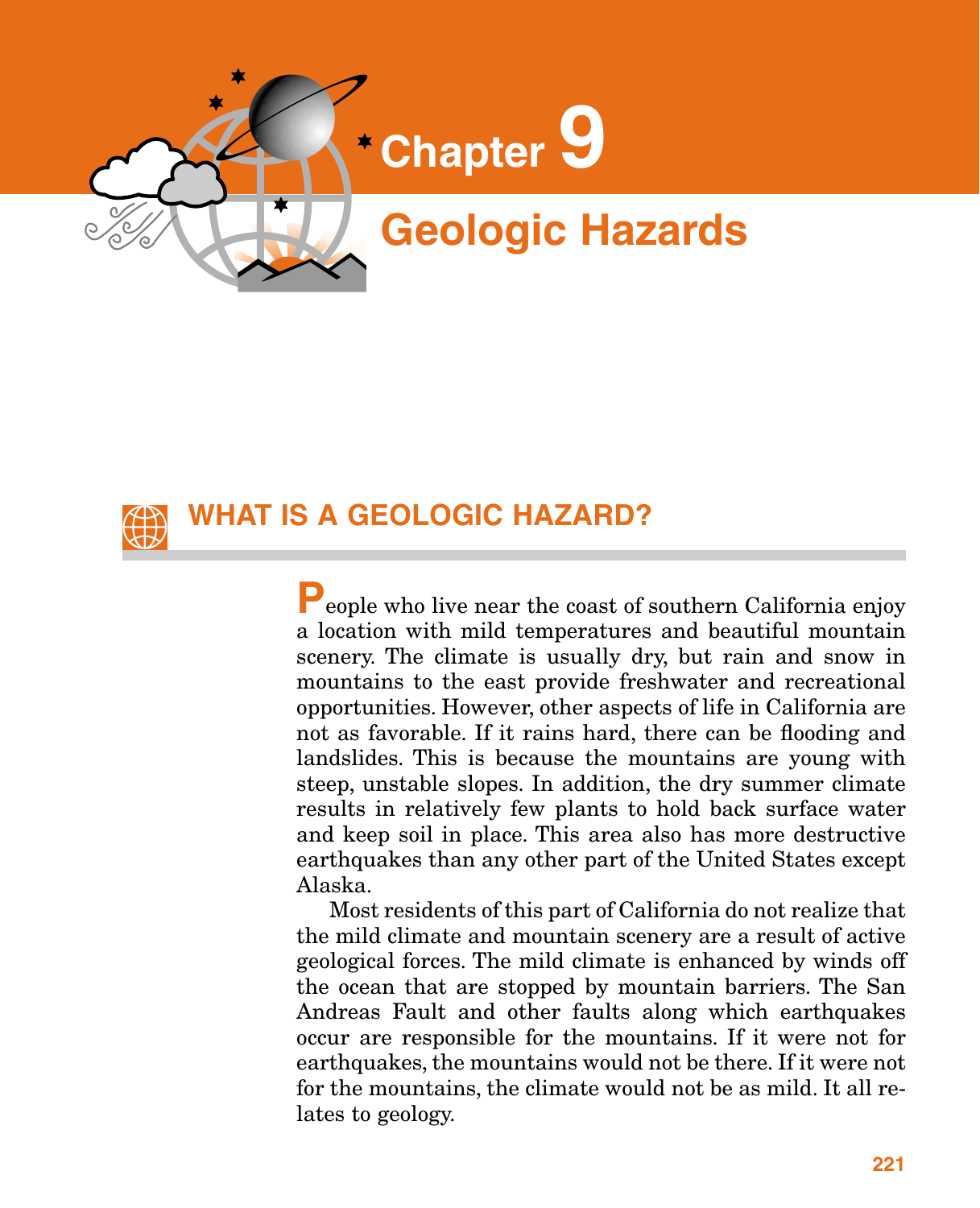Most geologic events, such as uplift, weathering, and erosion, take place over a long period of time. Such slow events are seldom a danger to people. But, some geologic changes happen quickly, such as earthquakes, volcanic eruptions, landslides, and avalanches. These rapid changes can cause hazards to humans. A **hazard** is an event that places people in danger of injury, loss of life, or property damage.



Some locations have more earthquakes than others. (See Figure 9-1.) The interaction between Earth's lithospheric plates makes plate boundaries the most active zones of change. Within the continental United States, our only plate boundary is the western edge of the North American Plate. The boundary between the Pacific and North American plates runs through California and then off the Pacific coast from Oregon to Alaska. Large earthquakes also can occur within the plates in places where the continental plates seem to be breaking apart. Two of the strongest seismic events in American history took place in the nineteenth century, one in Missouri and the other in South Carolina. Although large earthquakes are most common at plate boundaries, it appears that earthquakes can happen almost anywhere.

**Figure 9-1** Most predictions of earthquake hazards are based on historical records. Although earthquakes are less common in the central and eastern United States than they are along the Pacific Coast, there have been major earthquakes in all three regions.

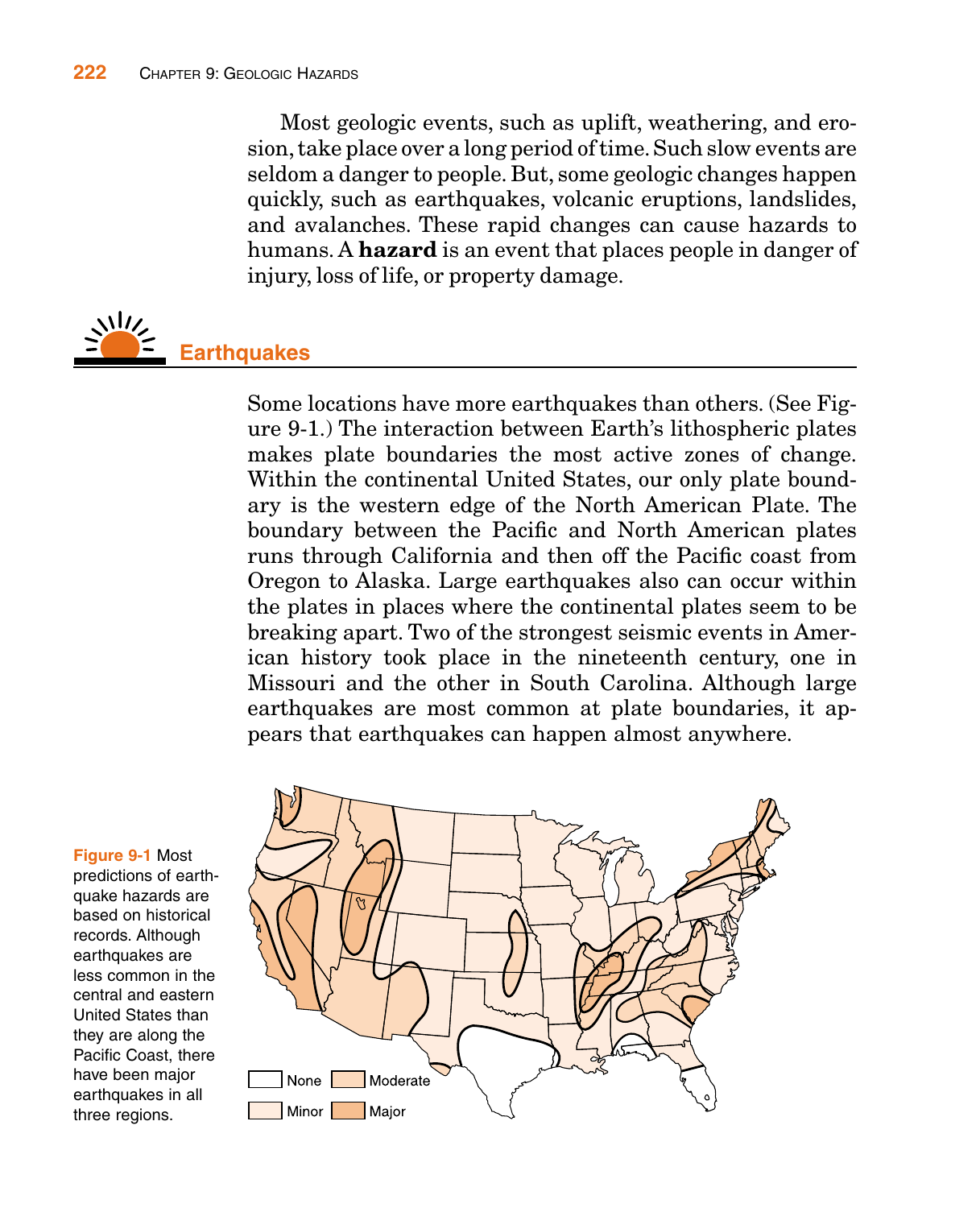It is helpful to realize that when seismic waves pass from solid rock into loose sediment, the shaking is intensified. A major earthquake in Mexico in 1985 did more damage in Mexico City than in Acapulco, even though Acapulco was closer to the epicenter. Acapulco is built on or close to solid rock. On the other hand, Mexico City is built on sediments of an ancient lake bed. Not only do thick sediments amplify the shaking of an earthquake, they also provide a less secure foundation on which to construct large buildings.

Seismologists sometimes say, that Earthquakes do not kill people, buildings do. People are rarely hurt by motion of the ground. The collapse of buildings is the major cause of death and injury in most earthquakes. This is especially true if the buildings have no reinforcement to hold them together. Adobe is a building material made by mixing mud with straw, placing the mixture into molds to form blocks, and drying the blocks in the sun. Adobe blocks are stacked to make walls of the house and wooden rafters are placed across the tops of the walls to support a roof. This is a common form of construction in some third-world countries. Most adobe homes do not have any frame to hold the bricks together. Adobe structures are reasonably good at withstanding vertical motion, but horizontal motion can cause the walls and roof to collapse on anyone unfortunate enough to be inside. Wood frame houses are among the best buildings at withstanding earthquakes. In this kind of house, walls are held in place by adjoining walls. The foundation, floors, walls, and roof of the home can be secured with bolts. Wood frame structures absorb energy by bending and can still go back into their original shape. Steel frame buildings are also good absorbers of ground motion.

Fires often follow earthquakes in populated areas. The fire that followed the San Francisco earthquake of 1906 caused far more damage than was caused by the collapse of structures. The ground broke and shifted as much as 6 meters, causing gas lines to rupture. Damaged and sparking electrical lines ignited the highly flammable natural gas escaping from broken gas lines. Water pipes, which could have provided water to fight fires, were also broken, making it impossible to save burning buildings. The fire burned for several days, destroying most of the city.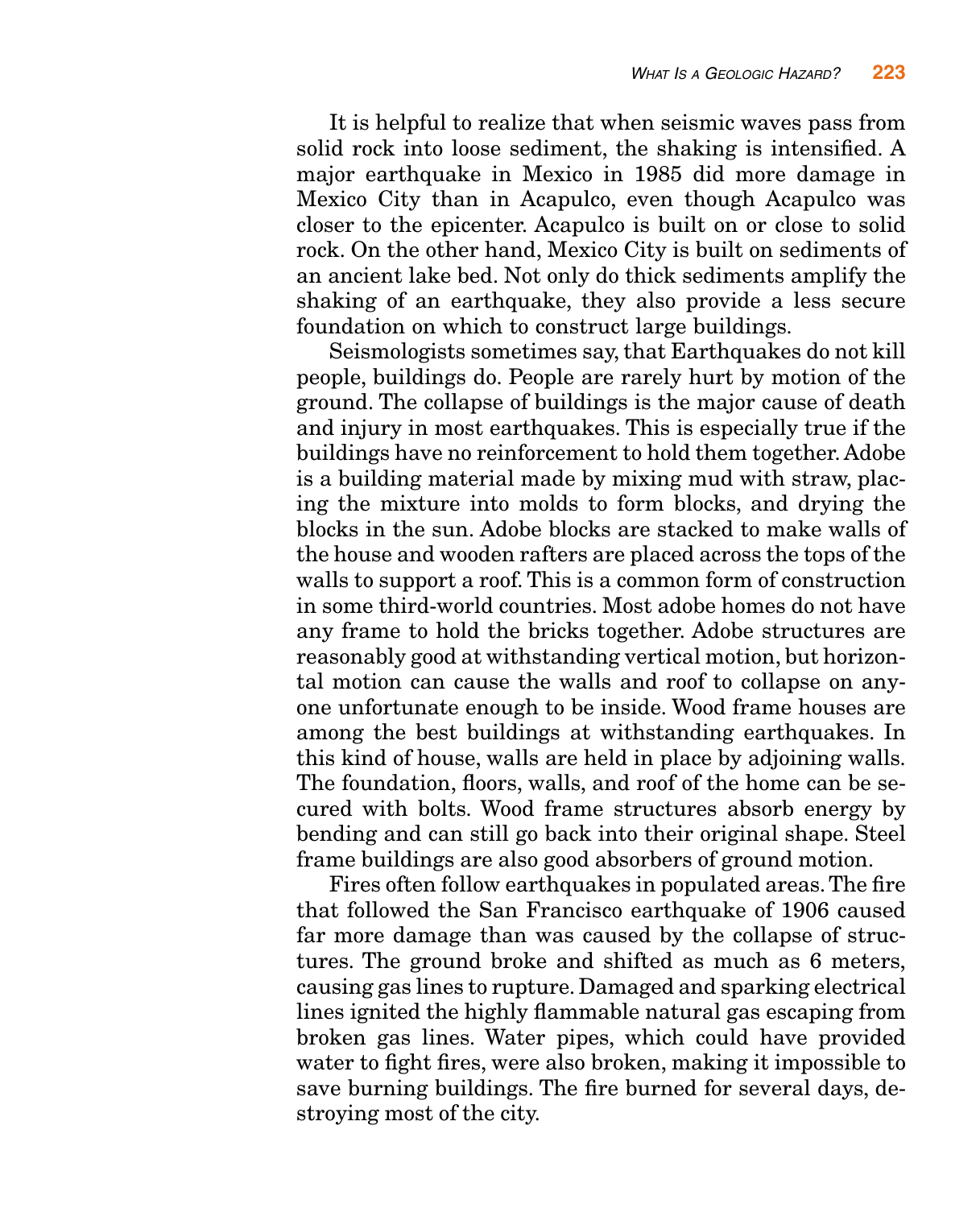Fortunately, builders have learned from their mistakes. Events in San Francisco and other cities that have experienced major earthquakes have helped engineers understand how to avoid damage. When the Alaska oil pipeline was constructed in the 1970s, special bends and joints were added where the pipeline crosses known fault lines. Should an earthquake occur causing movement along the fault, these bends should prevent the pipeline from breaking.

Earthquakes can also trigger ground failure. Near Anchorage, Alaska, 75 houses were lost in the 1964 earthquake. The houses were part of a development built on a high bluff of sediment overlooking an arm of the ocean. Shaking caused the sediments and the houses built on them to loosen and then collapse into the bay.

Sediments that hold groundwater pose another hazard. Saturated sediments can turn into a material like quicksand in a process known as **liquefaction**. This is caused by strong shaking that allows water to surround the particles of sediment, changing the sediment into a material with properties of a thick fluid. Buildings can sink where the ground is weakened by liquefaction.

Dam failure is also a hazard associated with earthquakes. The shaking of the ground or a landslide can break dams. If a reservoir of water is held back by the dam, people who live downstream will be in danger from flooding. Table 9-1 lists some of the world's greatest earthquakes as well as nearby seismic events.

Earthquakes sometimes cause a giant series of waves called a **tsunami** (sue-NAHM-ee). Although tsunamis are sometimes called tidal waves, these waves have nothing to do with the twice-daily rise and fall of ocean tides. That is why scientists prefer to use tsunami, a Japanese term that means harbor wave. The most destructive tsunamis are probably caused by a sudden motion of the ocean bottom or an underwater landslide released by an earthquake. In the open ocean, tsunamis may travel 1000 km/hr as a gentle swell that would be hard to notice on board a ship. At this speed, a tsunami can cross a major ocean in a few hours. When a tsunami moves into an open but shallow bay, its energy becomes more concentrated and the water can build high waves. Some tsunamis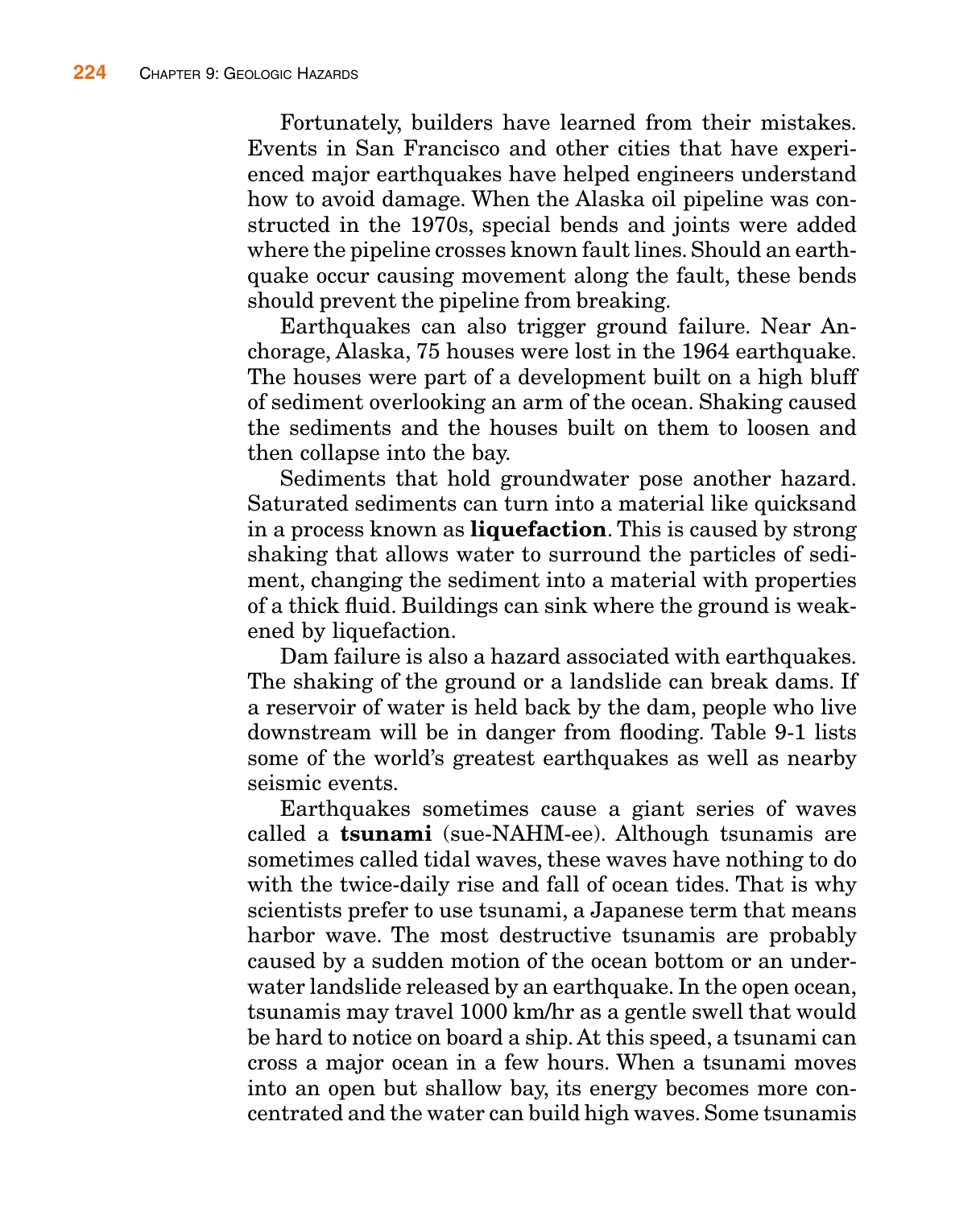| Location            | <b>Date</b> | Magnitude        | <b>Notes</b>                                                                                                                                                                                 |
|---------------------|-------------|------------------|----------------------------------------------------------------------------------------------------------------------------------------------------------------------------------------------|
| Shensi, China       | 1556        | <b>Unknown</b>   | Worst natural disaster known; 830,000 deaths.                                                                                                                                                |
| New Madrid, MO      | 1812        | $~\sim$ 8 (est.) | Few deaths due to sparse settlement. Flow of Mississippi<br>River briefly reversed.                                                                                                          |
| San Francisco, CA   | 1906        | $~8.3$ (est.)    | Most damage caused by uncontrolled fires. Water lines<br>broken.                                                                                                                             |
| Massena, NY         | 1944        | $~\sim$ 6 (est.) | Largest in NY state. Chimneys destroyed; water lines broken.                                                                                                                                 |
| Lebu, Chile         | 1960        | 9.6              | Largest event measured with seismographs. Occurred in the<br>Pacific Ocean.                                                                                                                  |
| Anchorage, AK       | 1964        | 9.3              | Extensive tsunami. Damage to buildings extensive; 131<br>deaths.                                                                                                                             |
| Haicheng, China     | 1975        | 7.5              | Predicted by scientists. City evacuated; only $\sim$ 130 deaths.                                                                                                                             |
| Tengshan, China     | 1976        | 7.6              | Prediction failed. Worst modern natural disaster; ~650,000<br>deaths.                                                                                                                        |
| Mexico City, Mexico | 1985        | 8.1              | Worst damage in city far from epicenter that was built on fill;<br>$\sim$ 9,000 deaths.                                                                                                      |
| North Ridge, CA     | 1994        | 6.7              | \$10 billion in damages; 61 deaths.                                                                                                                                                          |
| Kobe, Japan         | 1995        | 7.2              | Destroyed the port built on landfill; 5,500 deaths                                                                                                                                           |
| Izmit, Turkey       | 1999        | 7.4              | More than 12,000 dead and 34,000 injured. Lateral offsets of<br>2.5 m (9 feet). Largest event in a modern, industrialized area<br>since San Francisco quake in 1906 and Tokyo quake in 1923. |
| Au Sable Forks, NY  | 2002        | 5.1              | Felt throughout NY state. Caused damage to local roads.                                                                                                                                      |

#### **TABLE 9-1. Selected Historic Seismic Events**

grow to 10 to 20 meters high, sometimes higher. These waves may appear first as a giant wave or as a sudden drop in sea level. People have been drawn to the shore by the sudden withdrawal of the sea. They may not realize that they are observing a sign that a giant wave is coming that could sweep them away. Tsunamis are rare, but they cause great damage and loss of life in coastal locations. The city of Hilo in Hawaii has experienced several destructive tsunamis. The United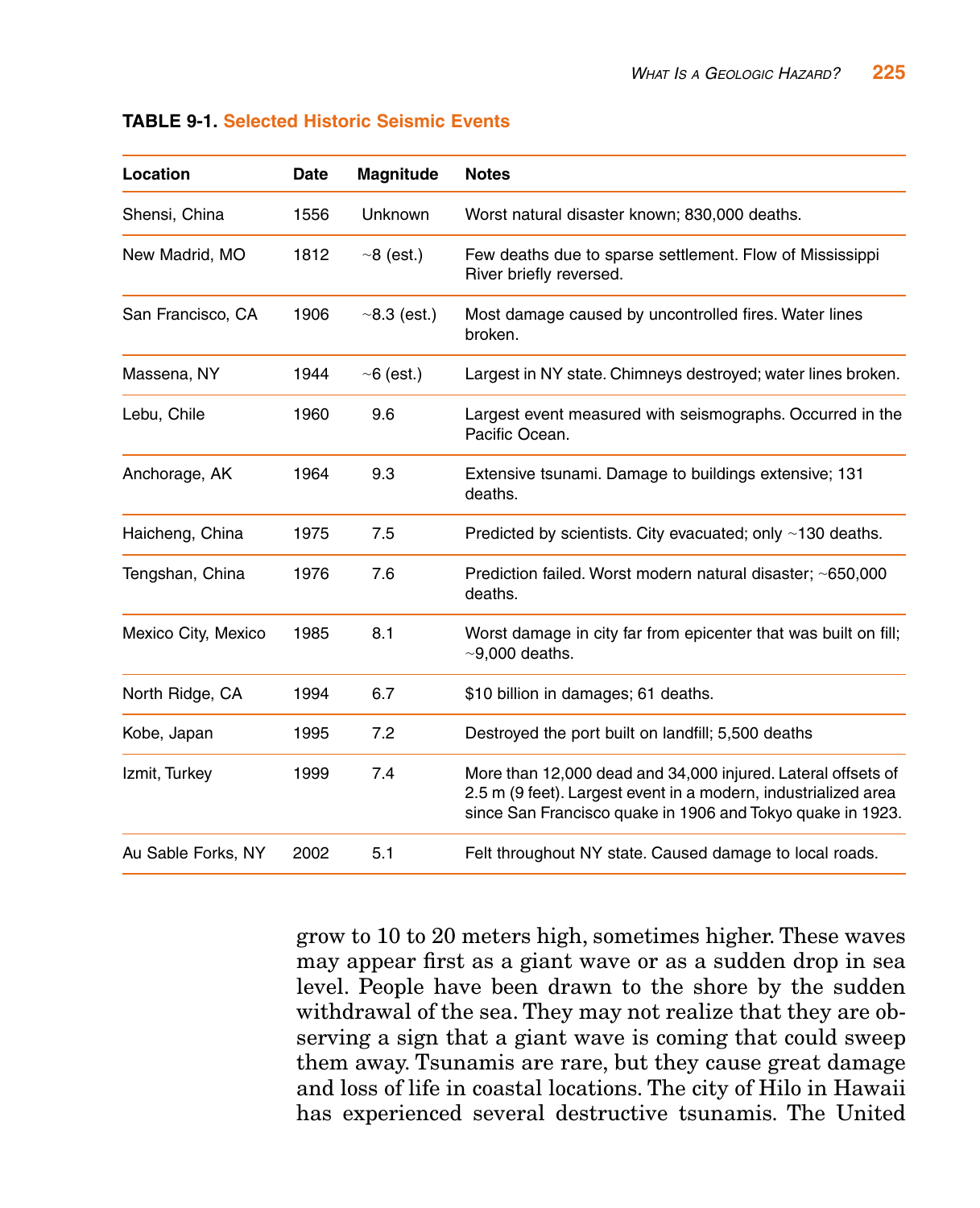States now has a tsunami early warning system to alert people who live in coastal areas of approaching danger.



Reducing the risk of injury or loss of property is especially important in places that have a history of damaging earthquakes. There are things people can do to prevent injuries and property loss. The following measures can be split into two categories: preparing for an earthquake and what to do during an earthquake. The following are examples of advanced preparations.

- Select a home built on or close to solid bedrock.
- Select a homesite that is not near a steep hill, open and shallow bay of the ocean, or downstream from a reservoir.
- Be sure your home meets local building codes.
- Know how to shut off gas, electricity, and water.
- Avoid storing heavy objects on high shelves.
- Store some food and freshwater in your home, as well as a battery-operated radio.
- Keep emergency telephone numbers in handy locations.
- Know where to find medical supplies and the location of the nearest doctor or hospital.
- Learn how to help any family member with special needs.
- Plan and rehearse what to do in case of an earthquake.

After a major earthquake, your help may be needed.

- Assist official emergency services as requested, but do not get in their way.
- Until help arrives, respond to the needs of people who are injured.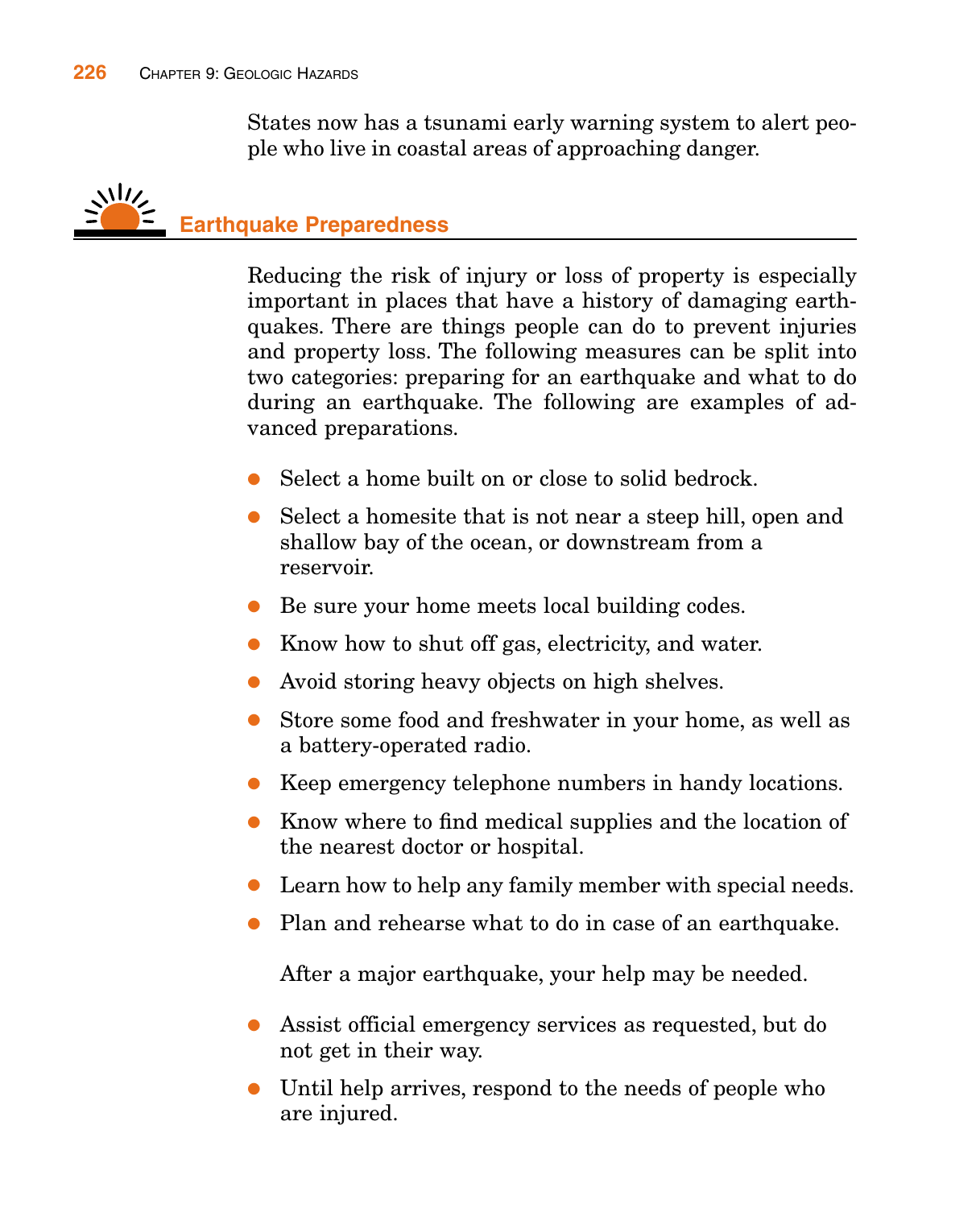- Prevent further injuries by identifying unsafe structures, broken objects, chemical spills, and similar hazards.
- If possible, turn off gas, water, and electric supplies.
- Listen to the radio for information and instructions.
- Find safe shelter, undamaged food supplies, and clean water.

In a strong earthquake, your best protection depends on where you are. If you are outside, it is best to stay away from buildings or trees, since they may fall. If you are in a building, the best protection is probably under a strong object, such as a desk or a table, that can protect you from falling debris. Doorways are also good places in which to stay because the walls might be able to protect you if the ceiling collapses. While it would probably be safer to be outside, you may not have time to reach an exit before the earthquake is over. Most earthquakes last less than a minute. Do not use an elevator to leave a building during or after an earthquake. Elevators can be damaged by the original event or by aftershocks, trapping people inside. Stairways are a safer way to leave. Remember that aftershocks often occur following a major earthquake.

#### **ACTIVITY 9-1 DEVISING AN EARTHQUAKE PREPAREDNESS PLAN**

Work with your family or classmates to devise an emergency plan to use in the event of a damaging earthquake. Brainstorm with them to take into account unique characteristics of where you live and the needs of people around you. Create a list of things you can change to make your home more earthquake-safe.

**PREDICTING EARTHQUAKES** There have been many attempts to predict earthquakes. Such signs as bulging of the ground, unexplained changes in the water levels in wells, or even unusual animal behavior have been used to predict seismic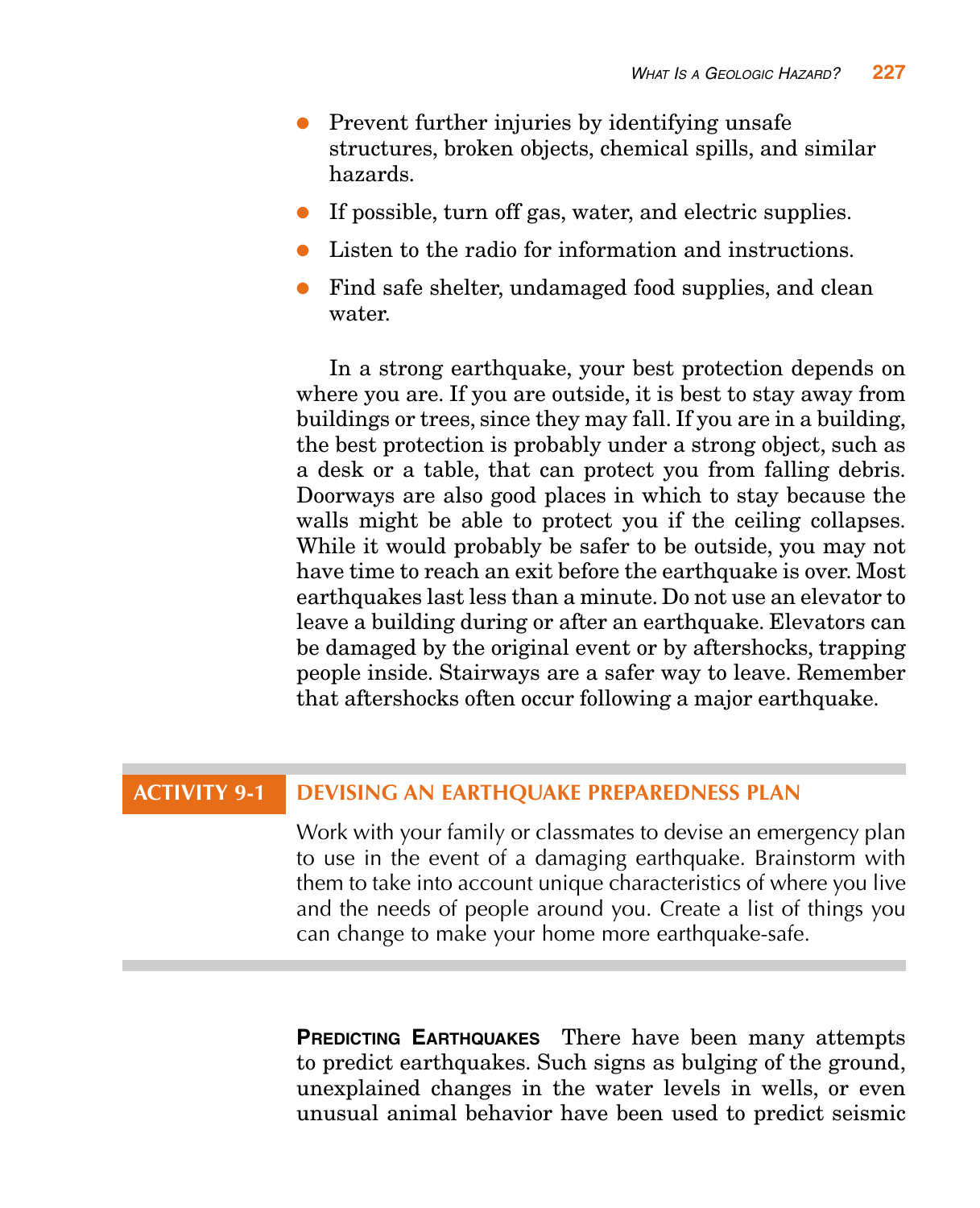events. Places along major faults that have not experienced ground movement as often as surrounding areas are considered likely places for future earthquakes. For example, seismologists might be able to predict that over the next 20 years there is a 60 percent chance of a magnitude 7 earthquake along a particular part of the San Andreas Fault.

Chinese scientists predicted a major earthquake and evacuated the city of Haicheng in 1975. A large earthquake did occur at that time and the death toll was remarkably light. However, a year later they missed a larger earthquake in the city of Tengshan where more than half a million people lost their lives.

In spite of a few successes, predictions of earthquakes that successfully specify a particular time and place are rare. Government agencies are reluctant to issue warnings when most earthquake warnings have been incorrect. If they issue many false warnings, the public will no longer respond to them.



Before it erupted in 1980, Mount St. Helens in the state of Washington was a nearly perfect volcanic cone almost 3000 meters high. The mountain was known to be an active volcano. In fact in 1975, scientists from the United States Geological Survey predicted that it would probably erupt before the turn of the century.

Signs of activity began in late March of 1980 with numerous small earthquakes generated by underground movement of magma.A bulge in the northern slope of the mountain grew to about 100 meters. On May 18, it broke loose and rushed down the northern slope of the mountain in a great, gascharged cloud. The loss of pressure within the mountain resulted in a blast of hot ash and volcanic gases that filled Spirit Lake, a popular fishing resort on the north side of the mountain. About 1 cubic kilometer of the mountain was lost, and ash fell several centimeters deep hundreds of miles away. The mountain lost nearly a quarter of its height, and 60 people lost their lives. In fact, a number of the scientists who came to observe Mount St. Helens were burned to death or suffocated in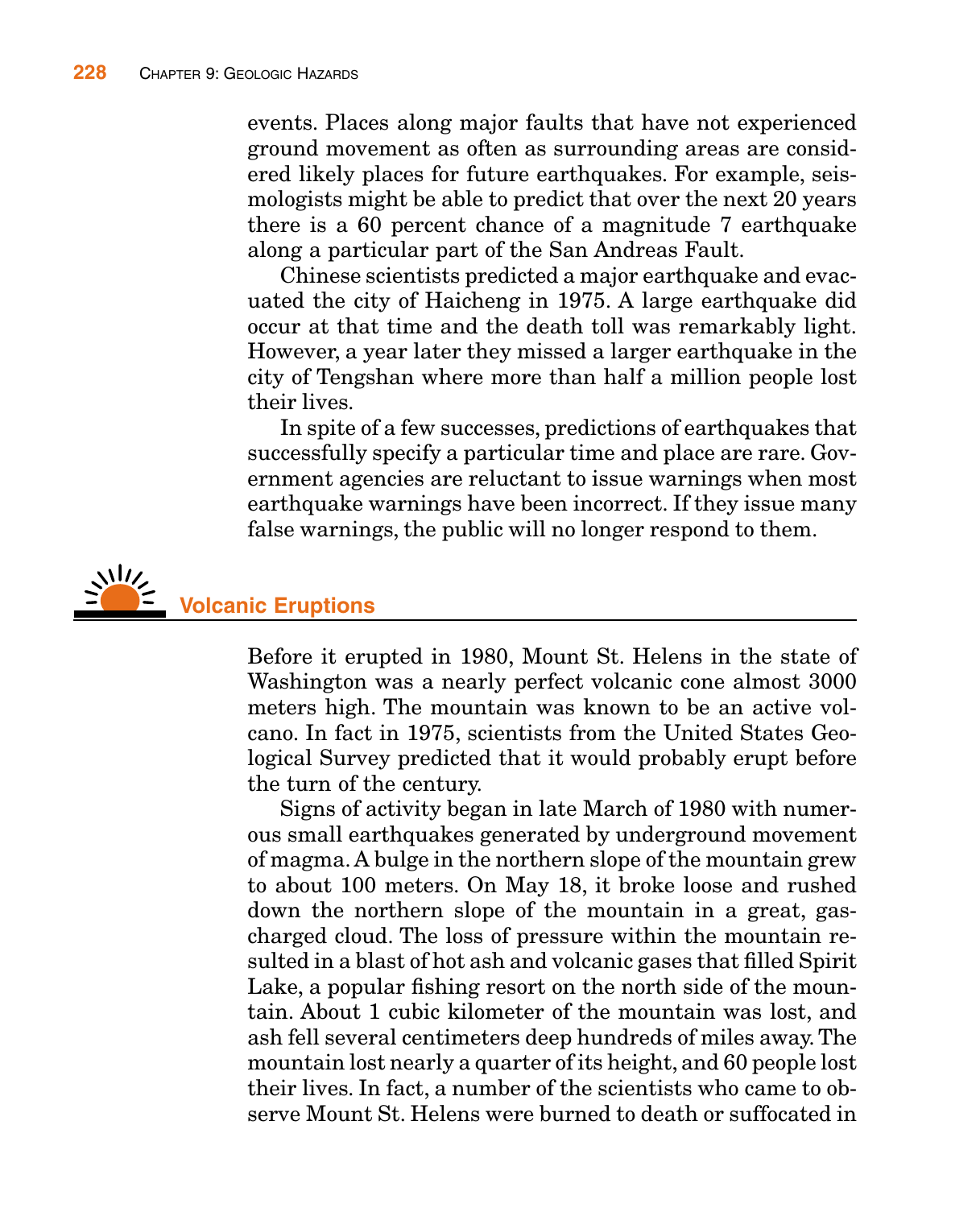

**Figure 9-2** A volcano is a place where magma escapes from Earth's interior. Sometimes the eruption builds a mountain; other eruptions cover large, nearly flat areas with fluid lava. (Not drawn to scale.)

> the ash cloud. Since the 1980 eruption, a small dome has grown inside the new crater. This dome could grow to the original height of the mountain, or it could lead to another eruption in the future.

> A **volcano** is an opening in Earth's surface through which molten magma erupts. The source of magma is somewhere within the planet where the temperature is above the rocks' melting temperature. The temperature at which rock melts depends on its mineral composition and pressure on it. Felsic rocks melt at a lower temperature than mafic rocks. As pressure increases, so does the melting temperature. Fluid magma moves toward the surface through cracks or zones of weakness in the overlying rock. When the magma reaches the surface and releases gases into the atmosphere, it is called lava.

> Figure 9-2 shows a cross section, or profile view, of a volcano. In this diagram you can see the magma chamber with vents that lead to the surface. Note the layering of ash and lava inside the mountain, which was built up by successive eruptions. Explosive eruptions of some volcanoes leave a bowlshaped depression at the top of the mountain called a **crater**.

> Some volcanoes erupt quietly. Kilauea on the island of Hawaii has continuously vented rivers of lava for several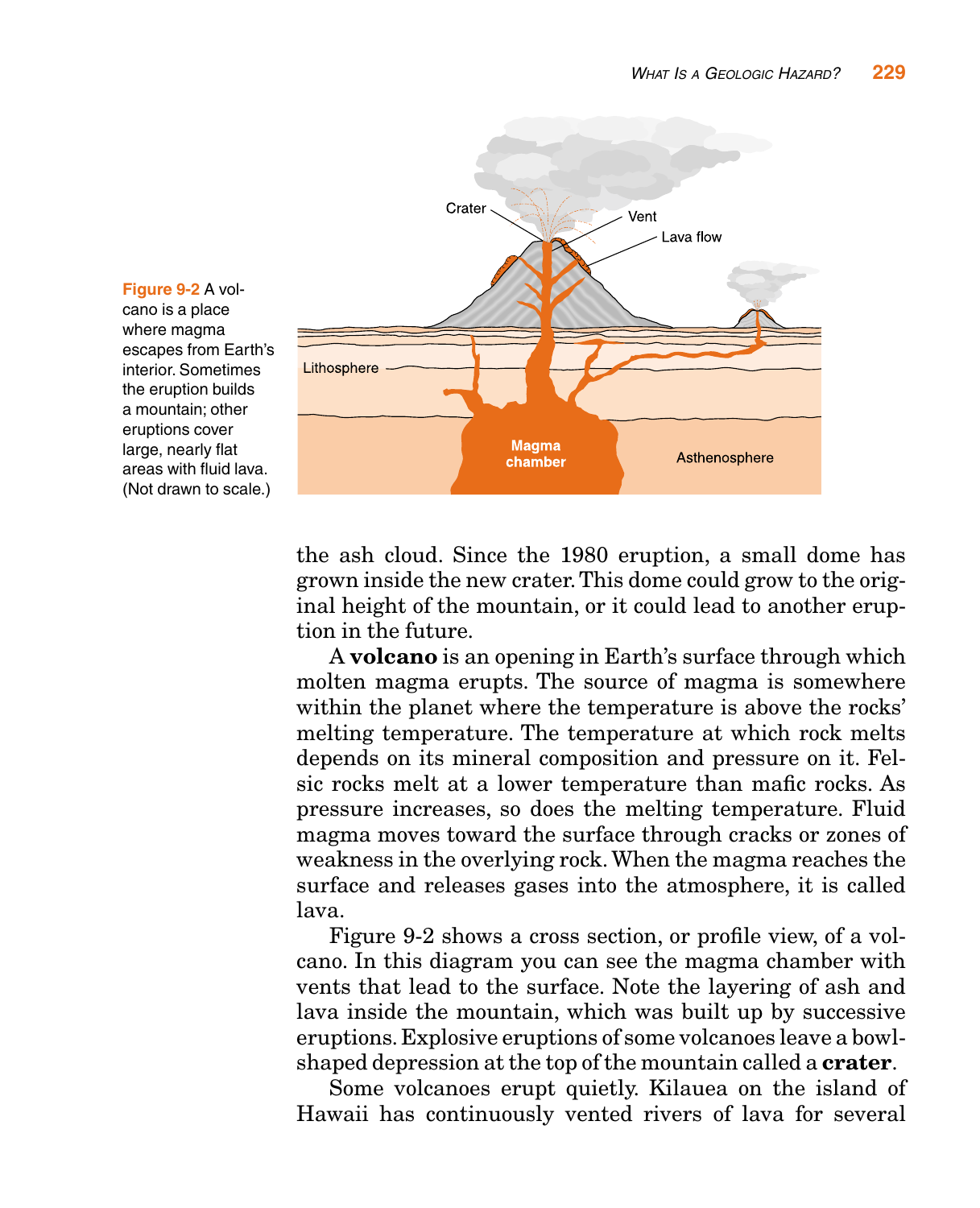

**Figure 9-3** The teardrop shape of this volcanic rock shows that it hardened from lava as it was thrown into the air. It is known as a volcanic bomb.

decades. The basaltic lava that feeds Kilauea is very hot and contains little gas, making its lava very fluid. But other volcanoes such as Mount St. Helens vent lava that is more felsic in composition. These lavas are recycled continental rocks. They contain more silicate minerals as well as dissolved gases such as water vapor, carbon dioxide, and sulfur dioxide. As felsic lava comes to the surface, decreasing pressure causes the gases to expand explosively like the soda in a bottle that has been shaken. Such volcanic eruptions release large quantities of volcanic ash and toss larger objects known as blocks and bombs into the air. These are considered the most dangerous eruptions. Figure 9-3 shows a volcanic bomb from a volcano in California.

**TYPES OF VOLCANOES** The cooling of magma at the surface builds volcanic features around the **vent** where the lava comes to the surface. Scientists recognize four types of volcanoes based on their shapes: shield volcanoes, cinder cones, composite volcanoes, and lava plateaus.

Repeated eruptions of hot, fluid, basaltic magma build a broad structure with gently sloping sides known as a shield volcano. The Hawaiian Islands contain shield volcanoes as much as 100 km across. Cinder cones are usually small fea-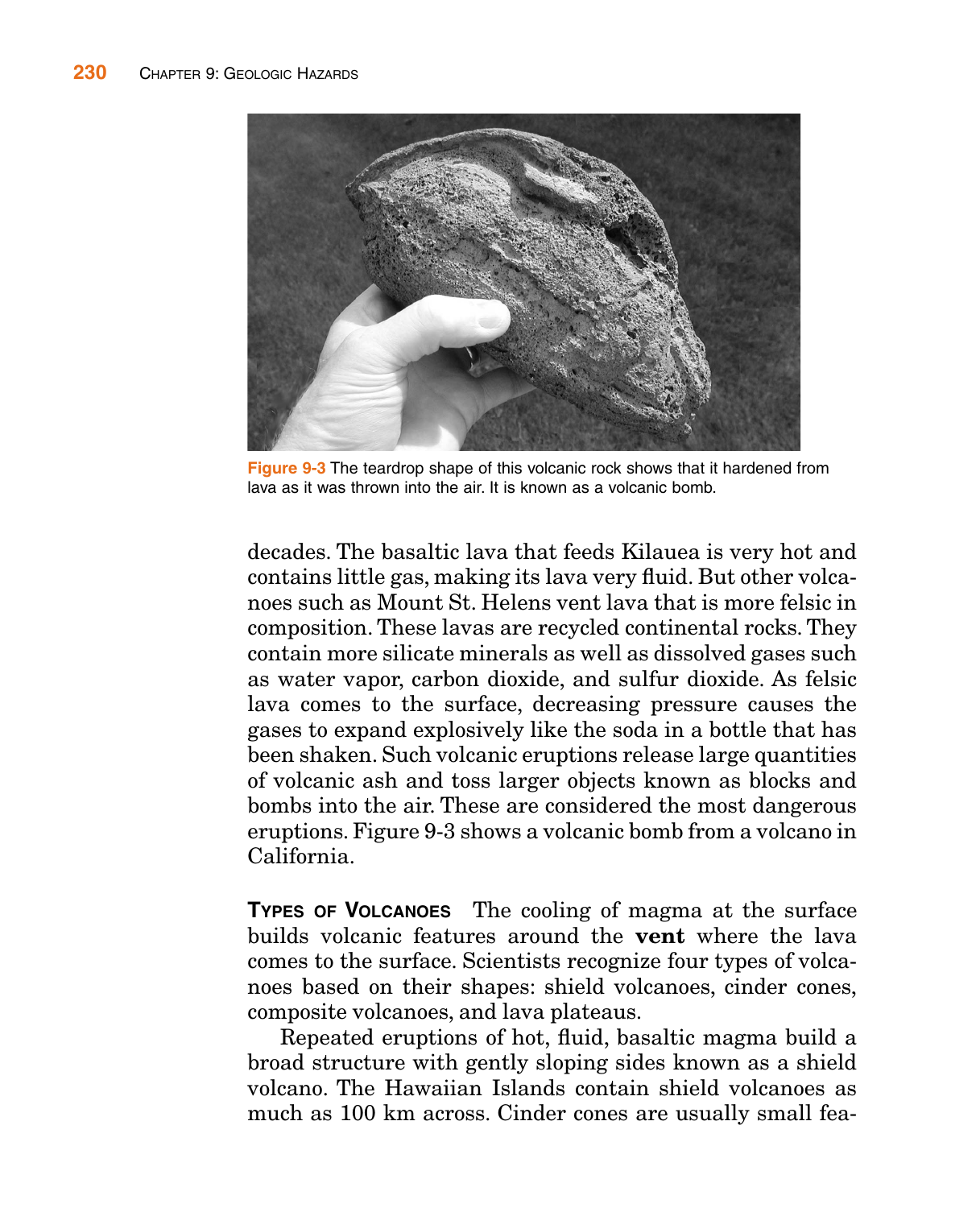

**Figure 9-4** Sunset Crater in Arizona is a cinder cone produced by an eruption approximately 1000 years ago.

tures built by cooler lava that was blown into the air, fell back to Earth, and hardened into a pile around the vent. (See Figure 9-4.) Composite volcanoes are mounds built up by alternating lava flows and layers of ash. Mount St. Helens is a good example of a composite volcano. The eastern part of the state of Washington is covered by hundreds of meters of flat layers of successive fluid lava flows that created lava plateaus. The lavas that formed these plateaus were so hot that they flowed over the surface almost like water before they hardened into basalt.

Some volcanoes form a **caldera**. This is a large bowlshaped depression formed when the top of the volcano collapsed into the emptied magma chamber. Crater Lake in Oregon is a caldera that has filled with water, making a large, round lake where the top of the mountain used to be.



How likely you are to suffer injury or loss of property from a volcanic event depends on where you are. If volcanoes erupted in your location in the past, you are probably in a place that could have future eruptions. The more recent the past eruptions, the higher the likelihood of future eruptions. Volcanoes are sometimes classified as active or dormant. If scientists see evidence of recent activity or if they see steam rising out of a volcano, it is considered active. However, dormant volcanoes can suddenly erupt, showing how difficult it is to classify them accurately.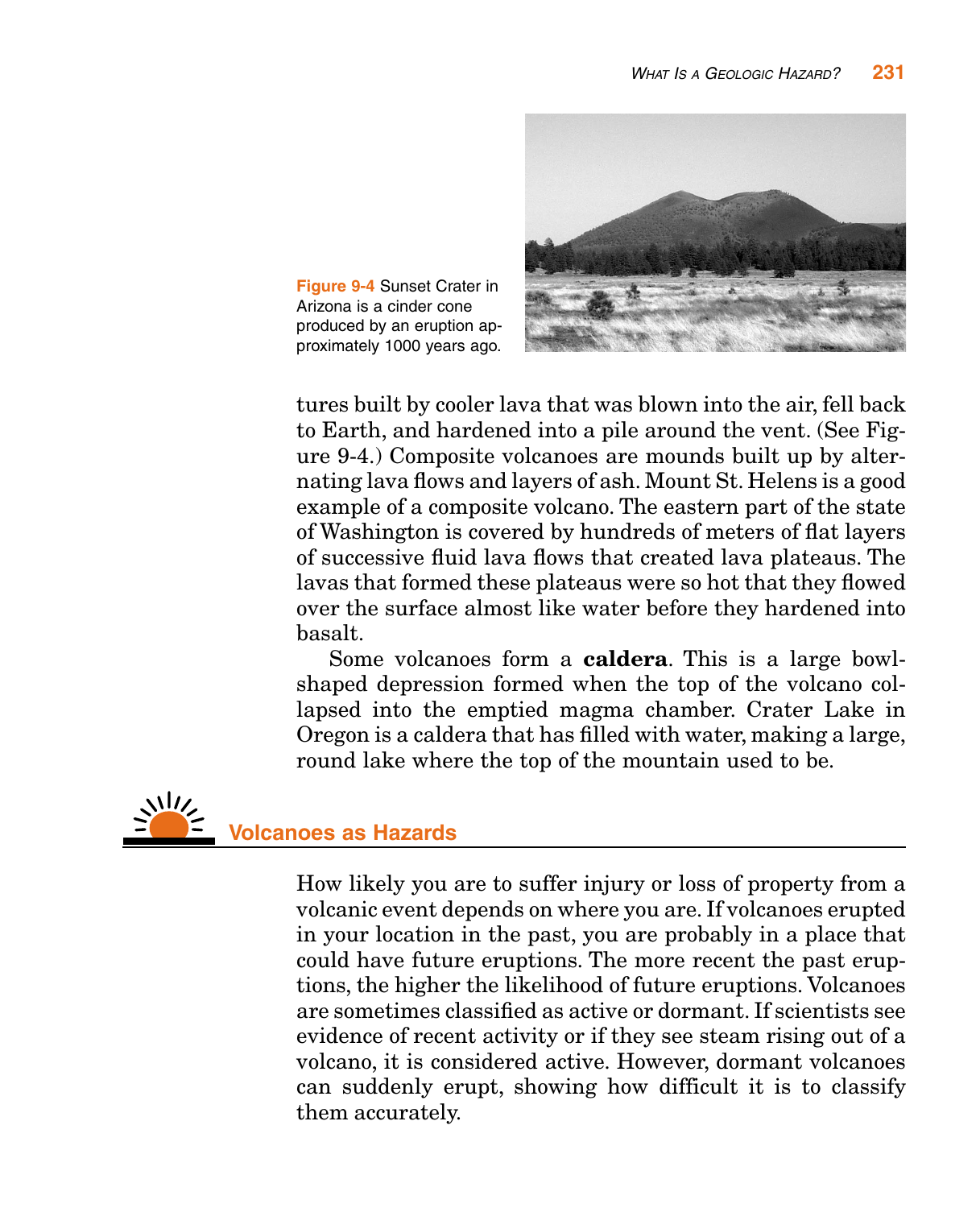# **ACTIVITY 9-2 ADOPT A VOLCANO**

Select a famous volcano. Be sure that your teacher approves the volcano you have chosen. Prepare a report about your volcano's activity. Please give your source(s) of information in the form of a bibliography.

Figure 9-5 shows that volcanoes, like earthquakes, tend to occur near plate boundaries. Notice the way that active volcanoes nearly surround the Pacific Ocean. That region is called the Ring of Fire. Many of these volcanoes occur inland near ocean trenches. Subduction zones are especially dangerous because this is where granitic (felsic) rocks are pulled into Earth's interior. With their low melting temperature, low-density, high-viscosity magma, and considerable gas content, subduction zone volcanoes are the most dangerous kind of volcano.

In the real estate business it is said that the value of a property depends on three factors: location, location, and location. The same factor(s) will determine your vulnerability to volcanic hazards. The first question is, Are there volcanoes in your area? If not, the likelihood of danger is low. If there is local evidence of volcanoes, the second location factor comes



**Figure 9-5** Most of the world's active volcanoes are at or near plate boundaries.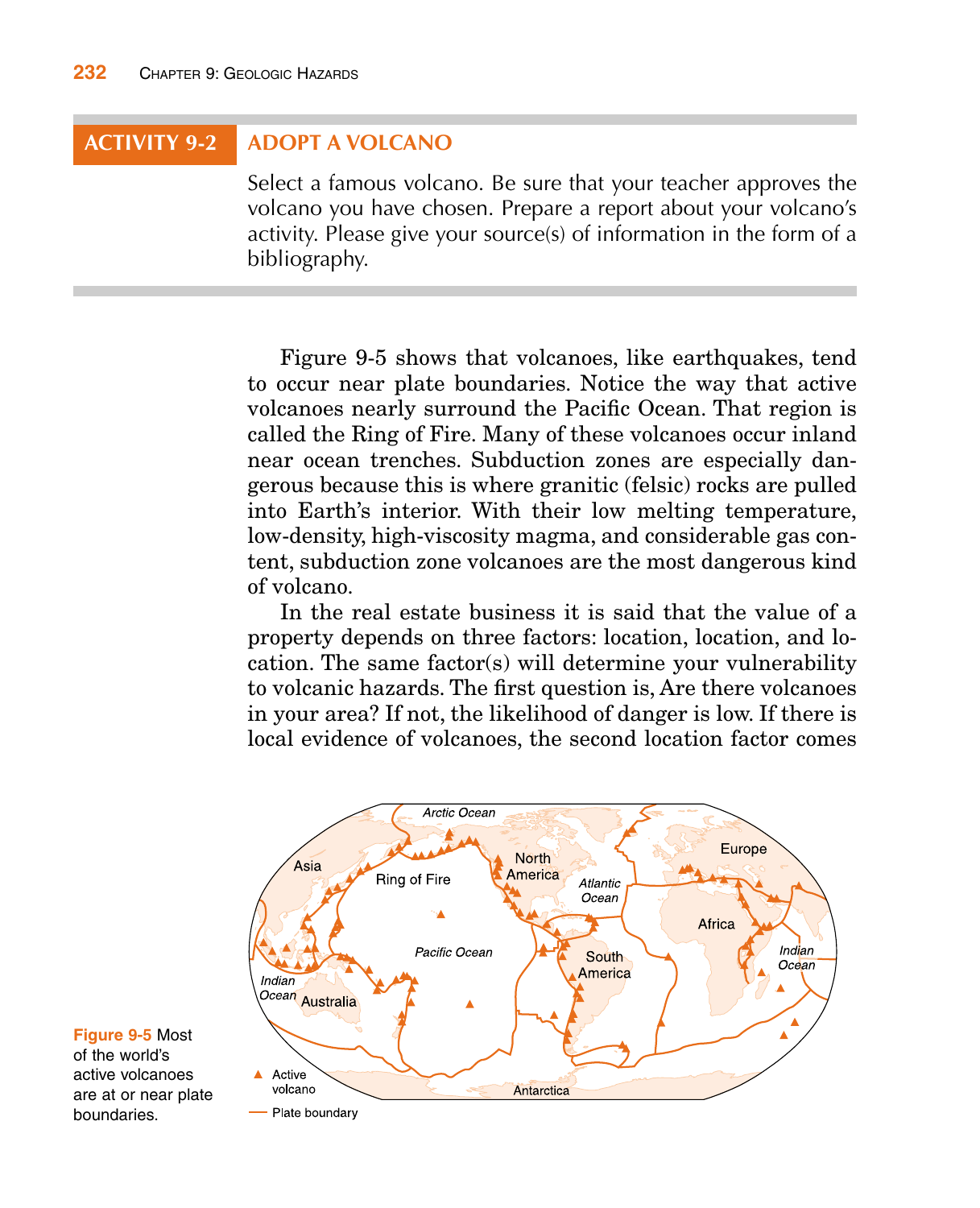in. How close are you to a volcano that is or could become active? If the volcano is within a few tens of kilometers, the next question comes into play. Is your home, school, or place of work in a valley connected to the volcano?

Volcano damage can come in several ways. Sometimes, lava flows out of a volcano and runs downhill into valleys destroying anything in its path. However, most lava flows are slow enough that people can usually escape them. A greater threat is gas-charged flows of hot ash that can descend from a volcano at 100 km/hr or more. This was the kind of activity that killed observers and flattened forests around Mount St. Helens in 1980. Some volcanoes discharge poisonous gases that can suffocate people and animals in nearby lowland areas. Meltwater from the snow that covered Mount St. Helens before eruption was the greatest cause of damage in 1980 when the water quickly flowed into rivers already clogged with ash. Eruptions can also emit poisonous gases and choking dust, while they trigger landslides and mudflows that cause loss of life and property.

Volcanoes sometimes show signs of an impending eruption. The best way to protect yourself from their dangers is to move far enough away to avoid direct effects such as lava flows and gas clouds, and high enough to escape floodwaters.



Gravity is the force that pulls all matter toward Earth's center. As tectonic forces build mountains, erosion powered by gravity wears them down. Nearly all erosion starts with earth materials at a high elevation and moves them to a lower elevation. Wherever the ground is too steep for friction to hold rock and soil in place, there is danger that it will move downslope. **Mass movement** is the motion of soil or rock down a slope without the influence of running water, wind, or glaciers.

Some soil movement happens slowly such as the slow downhill creep that caused the trees in Figure 9-6 on page 234 to bend or the slumping of a block of soil shown in Figure 9-7 on page 234. These slow movements are most com-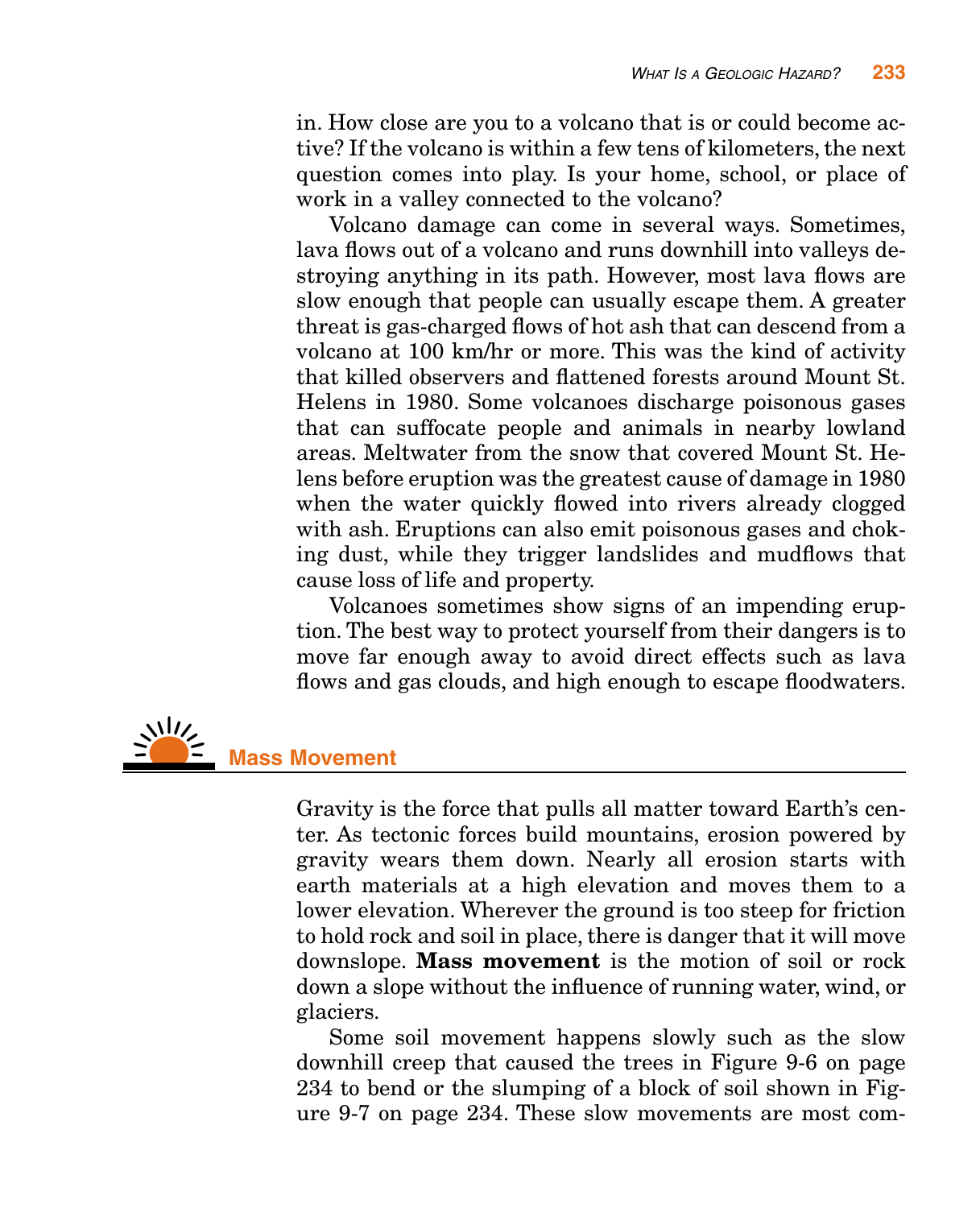

**Figure 9-6** Soil creep in Utah

> mon in clay-rich soils, particularly when they become saturated with water. If roads or buildings are constructed along these slopes, the structures can lean and break apart as downslope motion stresses and carries them.

> Sometimes there is the rapid, downslope movement of rock and soil known as a **landslide**. In unpopulated areas,



**Figure 9-7** Slumping at Half Moon Bay in California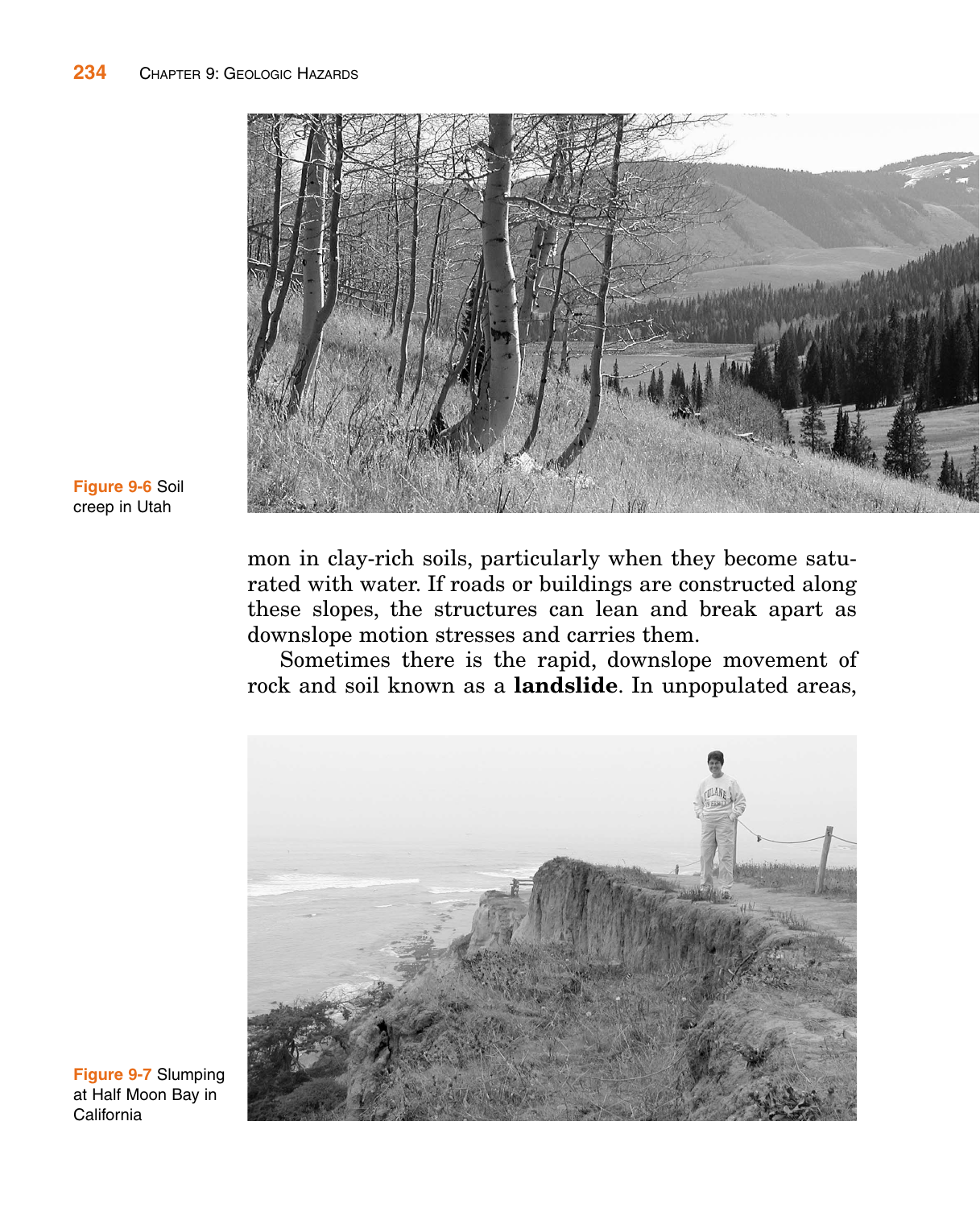mass movement is of little concern. But each year downslope mass movement breaks up or covers roads, causes damage to property, and occasionally causes injury or loss of life.

Landslides are often triggered by water seeping into the ground. Clay minerals in soil can absorb many times their dry weight in water. Clay also offers little resistance to gravitational force. If the soil is composed primarily of moist clay, it can even slide down relatively gentle slopes. A 55-acre area near the bottom of a valley south of Syracuse, New York, slid downhill, covering a road and damaging three homes in the spring of 1993. The slope above the slide was steep, but held in place by bedrock. However, the valley had been the site of a large lake that left deposits of soft clay. When the clay was saturated by groundwater it moved downslope.

An **avalanche** is the rapid, downhill movement of snow, similar to a landslide, that occurs on a steep slope. Large quantities of rock can be carried down by avalanches. Some mountain valleys show evidence of avalanches where trees have been uprooted by slides in the past

Like volcanoes, landslides usually occur in places where they have happened in the past. The best way to protect yourself and your property is to be aware of where landslides have occurred previously. Avoid building on or below steep or unstable land. Be aware of avalanche dangers when skiing or traveling in mountain areas in the winter or early spring. Figure 9-8 shows a structure built to protect a mountain road from avalanches and landslides.



**Figure 9-8** This snow shed in the Rocky Mountains protects the road and people who travel on it from avalanches and landslides.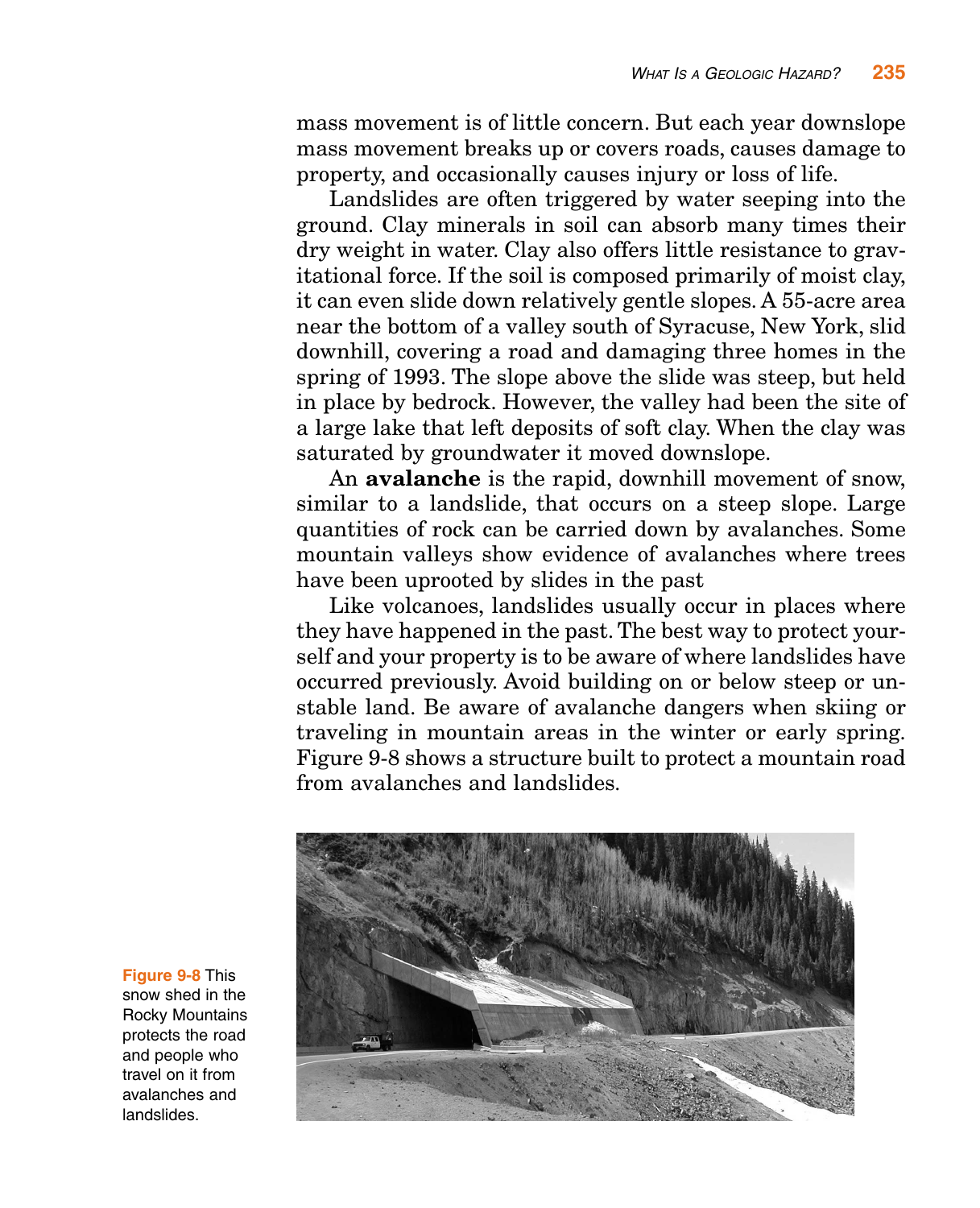#### **TERMS TO KNOW**

| avalanche<br>hazard<br>mass movement<br>landslide<br>caldera<br>tsunami<br>liquefaction<br><b>crater</b> | vent<br>volcano |
|----------------------------------------------------------------------------------------------------------|-----------------|
|----------------------------------------------------------------------------------------------------------|-----------------|

# **CHAPTER REVIEW QUESTIONS**

- **1.** Which city is most likely to have a destructive earthquake in the next 100 years?
	- (1) New York City (3) Houston
	- (2) Los Angeles (4) Chicago
- **2.** Sometimes one destructive natural event is caused by another event. Which of the following is most likely?
	- (1) a thunderstorm caused by a landslide
	- (2) a tsunami caused by an earthquake
	- (3) a hurricane caused by a landslide
	- (4) lightning and thunder caused by an earthquake
- **3.** Some people refer to tsunamis as tidal waves. Why do scientists seldom use the term "tidal wave?"
	- (1) Most scientists speak Japanese.
	- (2) Tsunami is easier to spell
	- (3) Tsunamis are not caused by tides.
	- (4) Tsunamis occur more often than tides.
- **4.** A homeowner removed all heavy objects from high shelves in her home as a safety measure. That action would probably be most important in preparing for which of the following events?
	-
	- (1) a landslide (3) an earthquake
	- (2) a hurricane (4) a volcanic eruption
- 
- **5.** Where is the safest place to build a home if your area has many earthquakes?
	-
	- (1) on the bank of a river (3) on a thick layer of sediment
	- $(2)$  at the base of a weathered cliff  $(4)$  on solid bedrock
-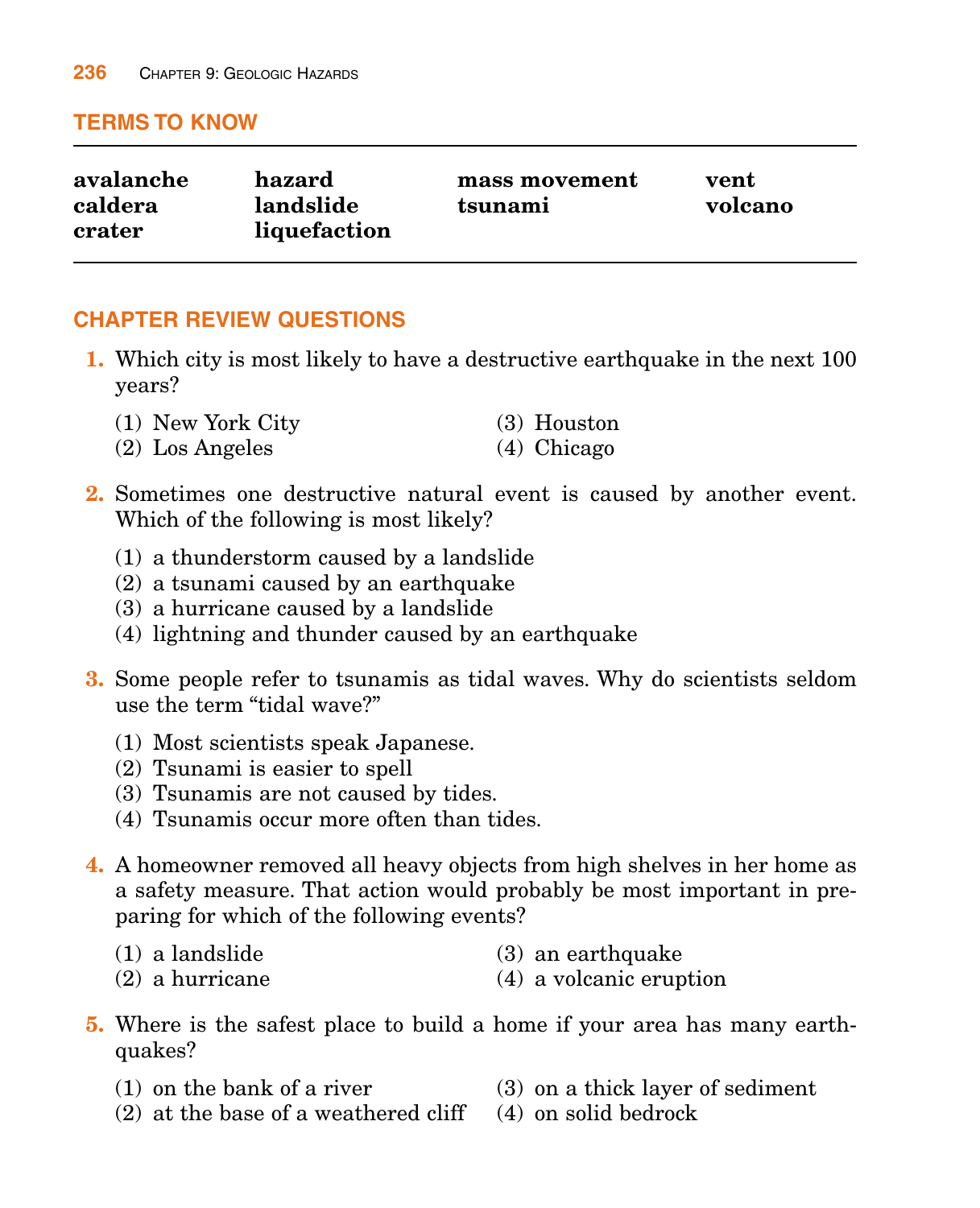- **6.** Why is a wood frame house a good type of building to live in if your region has large earthquakes?
	- (1) Wood cannot burn.
	- (2) Wood is more dense than stone or brick.
	- (3) Wood frame houses often hold together when shaken.
	- (4) Wood does not conduct heat energy as well as stone or brick.
- **7.** How do cities and other communities now protect citizens from earthquake hazards?
	- (1) They can require buildings that resist damage from shaking.
	- (2) The can pass laws to make earthquakes illegal.
	- (3) They can reinforce the ground to prevent lithospheric plates from moving.
	- (4) They can tell people exactly when earthquakes will occur and make them leave the area.
- **8.** How would the magma that produces a cinder cone differ from lava that contributes a new layer to a lava plateau?
	- (1) The cinder cone magma comes out at the surface more slowly.
	- (2) The lava plateau magma is cooler and more liquid.
	- (3) The cinder cone magma crystallizes rapidly.
	- (4) The lava plateau magma does not reach Earth's surface.
- **9.** Which location is most likely to have volcanic eruptions?
	- (1) near the North Pole (3) near plate boundaries
	- (2) near a large lake (4) near the centers of continents
- **10.** A volcano whose top was covered by large glaciers and snowfields erupted. Which of the following is likely to cause the most property loss, injury, and deaths?
	- (1) flooding
	- (2) thunder
	- (3) violent shaking of the ground
	- (4) people falling into cracks in the ground
- **11.** What kind of rock is likely to be found on the Hawaiian Islands?

| $(1)$ sandstone | $(3)$ gness  |
|-----------------|--------------|
| (2) limestone   | $(4)$ basalt |